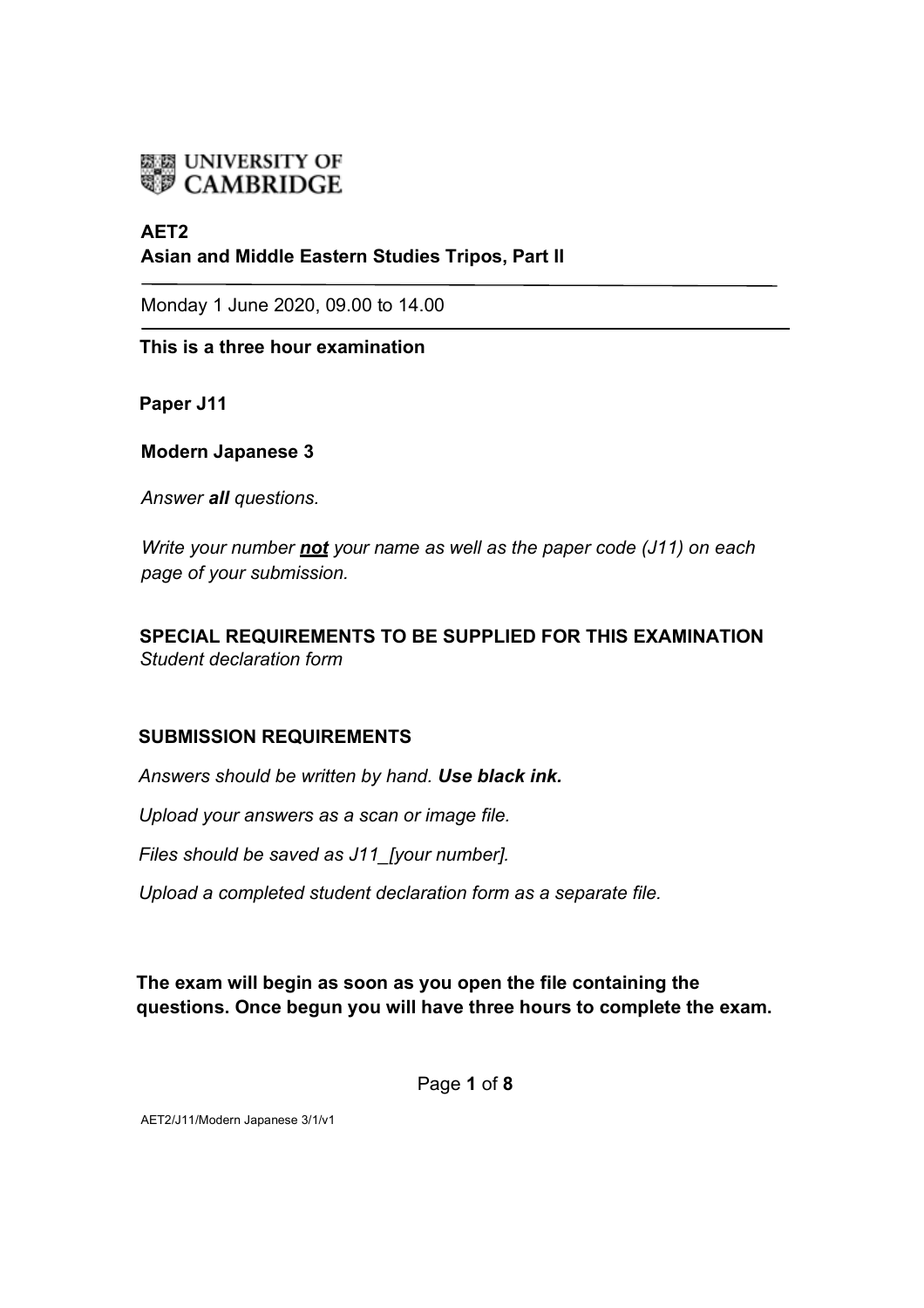## 1. Translate the following **unseen** passage into **Japanese** (*kanji* and *kana*): **[20 marks]**

To the average person living in an English-speaking society, 'culture' is a term with a variety of meanings, one of which is so common as to be unquestioned: culture is about the intellect, about high art, about distinctions between classes, about superior knowledge. In contrast, popular culture is the culture of the masses; it is not about art or the intellect and is frequently held to be of no merit whatsoever. Debates surface in Britain every year as to whether the study of popular culture or the funding of forms of popular entertainment are somehow debasing our society. In this debate we see enacted all sorts of issues of class or distinction which to an anthropologist are fascinating, but not necessarily central to what an anthropology of popular culture should be about. That is a different problem altogether and one premised on another definition of 'culture'.

In anthropology as well, the term 'culture' reveals itself to contain a variety of meanings: it can refer to the materials produced by a given society (its art, as well as tools, baskets, buildings, etc.); or alternatively to the symbolic or signifying systems of a society …. By defining the anthropology of popular culture as the study of the interaction between the apparently separate realms of the material and the symbolic, I am, in fact, saying nothing that an anthropologist would see as unusual. Whether studying the relationship between the wrapping of gifts and polite language in Japan …(or) the meaning of body-painting and mythology in the Amazon, … anthropologists have always explored this interaction.

# DP MARTINEZ 'Gender, Shifting Boundaries and Global Cultures' in *The Worlds of Japanese Popular Culture: Gender, Shifting Boundaries and Global Cultures* (1998), p.3.

語彙:

to premise 前提とする realm 領域

Page **2** of **8**

AET2/J11/Modern Japanese 3/2/v1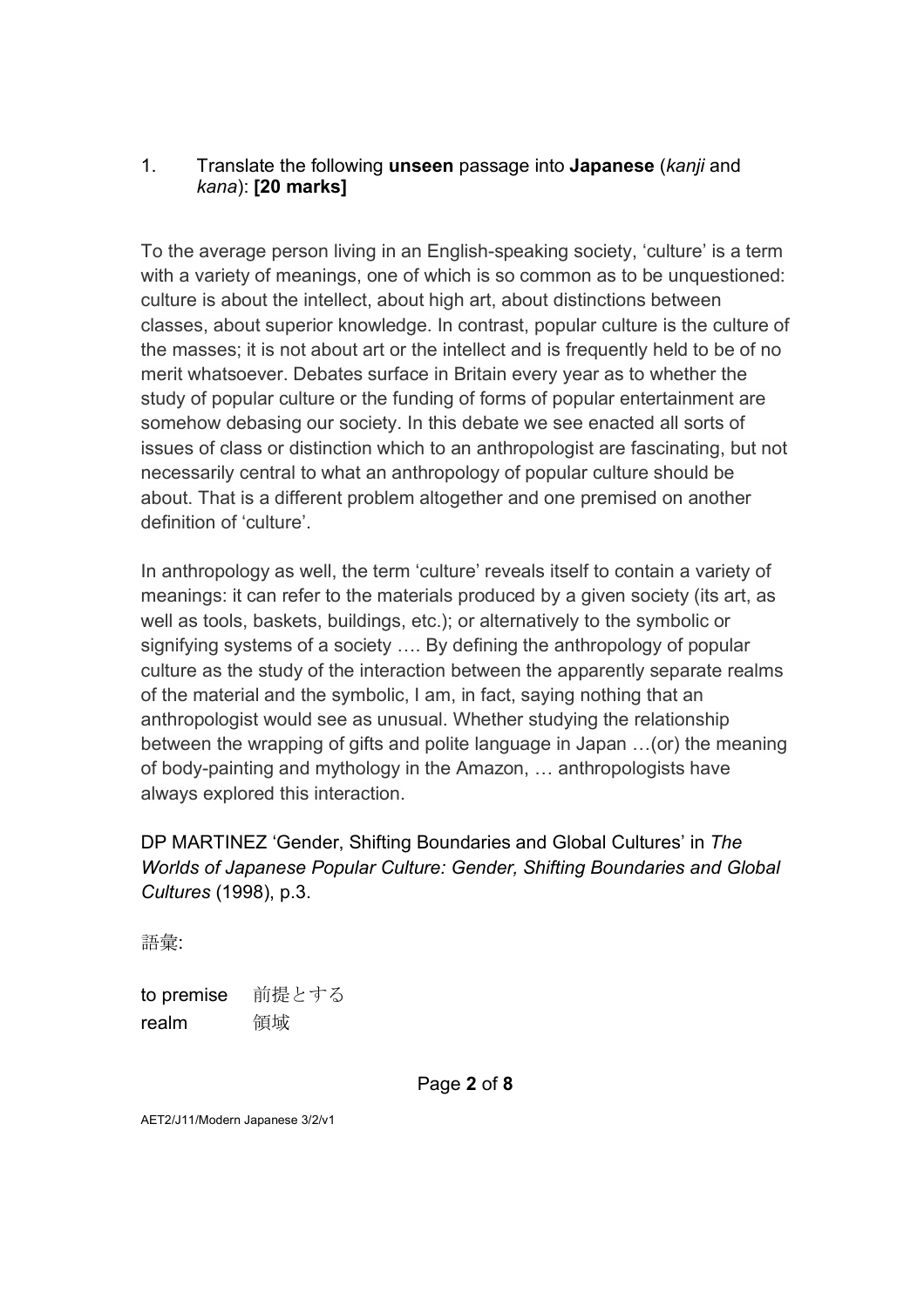2. Read the following **unseen** text and answer the accompanying questions in Japanese: **[45 marks]**

## (**2030 SDGs** で変える)次世代のため、行動の 10 年に

①世界各国は SDGs(持続可能な開発目標)をどう進めていくべきか。2030 年が達成期限となっている SDGs への取り組みに弾みをつけるため、9 月、 初の SDGs サミットが国連本部で開かれました。インタビューはクボタの木 股昌俊(きまたまさとし)社長に SDGs への取り組みを聞きました。

■ 初のサミット 首脳らが計画発表、宣言採択

②国連が 15 年に SDGs の 17 目標を採択してから、首脳級の会合が開かれる のは初めて。これから 10 年を野心的に行動していく期間にするという宣言を 全会一致で採択し、各国首脳らがそのための計画を発表した。開会にあた り、国連事務総長は SDGs の進み具合について報告した。極度の貧困や乳幼 児の死亡率、雇用環境では改善がみられる一方、性による差別をなくす「ジ ェンダー平等」を実現した国はなく、飢餓に苦しむ人も増えているという。 地球温暖化の危機に加え、100 万種の生物が絶滅の危機にあるとも述べた。

③さらに、長引く紛争や経済成長の偏り、貿易摩擦などが進展を阻んでいる と指摘した。そのうえで「公平なグローバリゼーションの青写真である SDGs」の達成に向け、すべての国が一層の努力と関与をするよう求めた。そ の後に採択された宣言では、「持続可能な開発に向けて、行動と実行の 10 年 に勢いをつける」とうたい、「誰も置き去りにしない」という SDGs の理念 の再確認も盛り込んだ。具体的には、新たな資金の動員、各国が抱えるそれ ぞれの課題への取り組み強化、国際協力の拡充などを挙げた。

④サミットでとりわけ注目を集めたのは、科学者グループからの報告だっ た。「地球システムの悪化は、取り返しがつかなくなるポイントに近づいて いる」。ここで強調されたのも「大胆で迅速な行動」だった。

Page **3** of **8**

AET2/J11/Modern Japanese 3/3/v1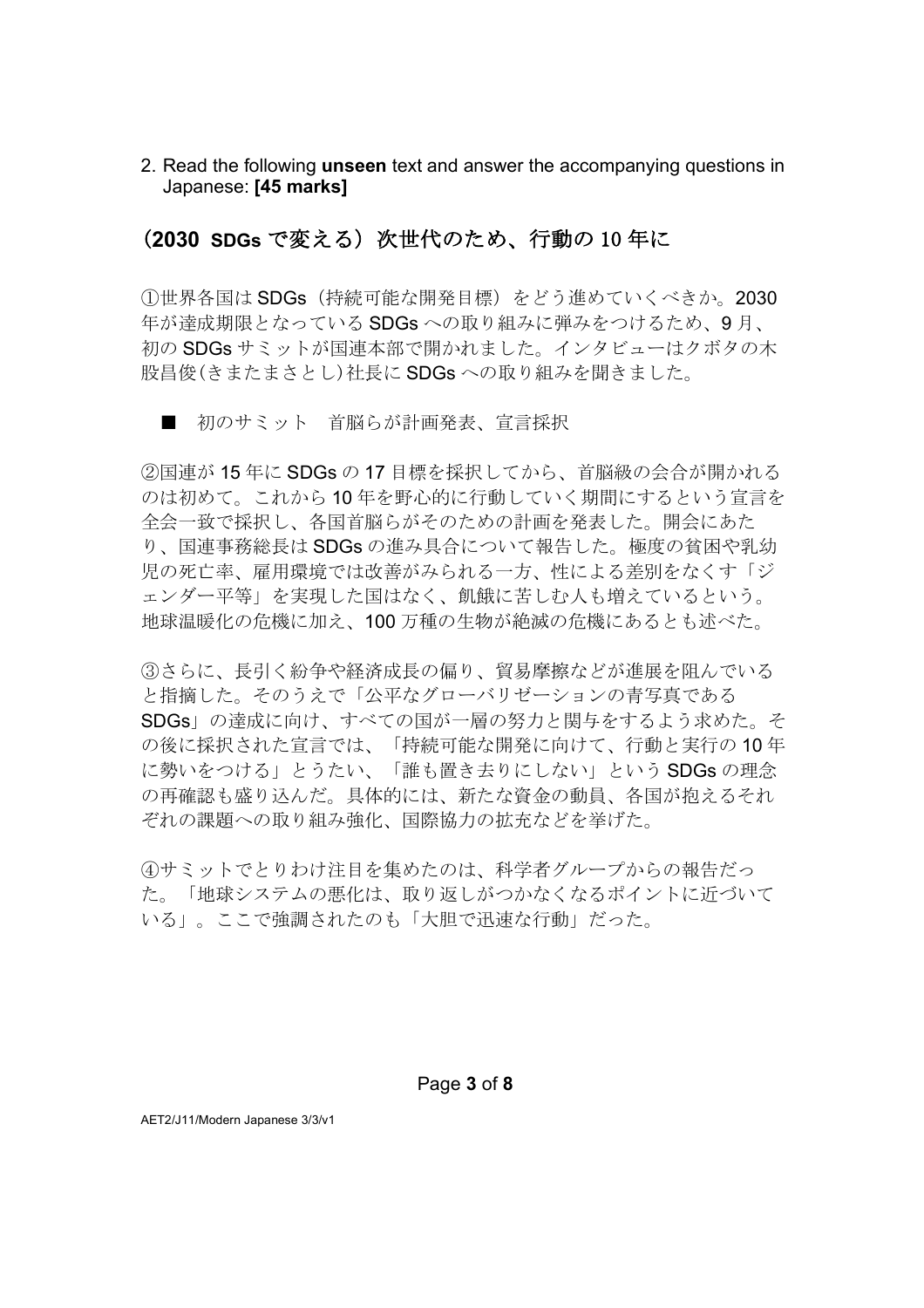⑤日本も安倍晋三首相が演説に立ち、教育や保健分野の途上国支援を紹介し た。また、日本の取り組みを加速させる第一の鍵は企業、第二の鍵は強靱で きょう じん 環境にやさしいまちづくりだと述べた。そのうえで、年内に改定する

「SDGs 実施方針」で、「進化した日本の『SDGs モデル』を示す」と強調 した。

#### ■ 企業や自治体の動き先行

⑥サミット期間中に頻繁に語られたのが、企業や自治体、NGO など「非政府 アクター」と呼ばれる人たちへの期待だった。日本からは温暖化対策のネッ トワーク「気候変動イニシアティブ(JCI)」が国連の会議や現地でのイベント に加わり、発足から 1 年ほどでメンバーが 400 社・団体超になったことなど を発信した。JCI のメンバーの代表者はニューヨークを訪れ、再生可能エネル ギーに切り替える米企業や、それを後押しする投資家と懇談を重ねた。連携 する米国や英国の団体とともに、脱炭素社会の実現に向け、政府よりも先に 動き始めている。

⑦サミットの初日には、130 カ国・地域で商品が展開される人気キャラクタ ー「ハローキティ」も国連本部に登場し、人気を集めた。国連副事務総長か ら依頼を受け、世界各地の SDGs の現場を取材に行き、その様子を動画で発 表していく計画を発表した。キティは英語で「世界を平和で持続可能にする 17 目標の達成には、思いやりが必要。ハローと声をかけあいながら、思いや りを広げていきたい」と語った。

- 各国が力を入れる SDGs の目標
- ⑧ フィンランド:2035 年までに温室効果ガス排出を実質ゼロにする メキシコ:すべての国民がインターネットにアクセスできるようにする アイルランド:国民総所得の 0.7%を ODA(政府の途上国援助)に向ける イギリス:涂上国の教育支援のため、新たに約 670 億円を拠出 カザフスタン:国家予算の 80%を SDGs とひもづける ブラジル:30 年までに非感染性の病気による若年死亡率を 3 分の 1 減らす オランダ:官民で連携しながら、50 年までに循環経済に移行する

#### Page **4** of **8**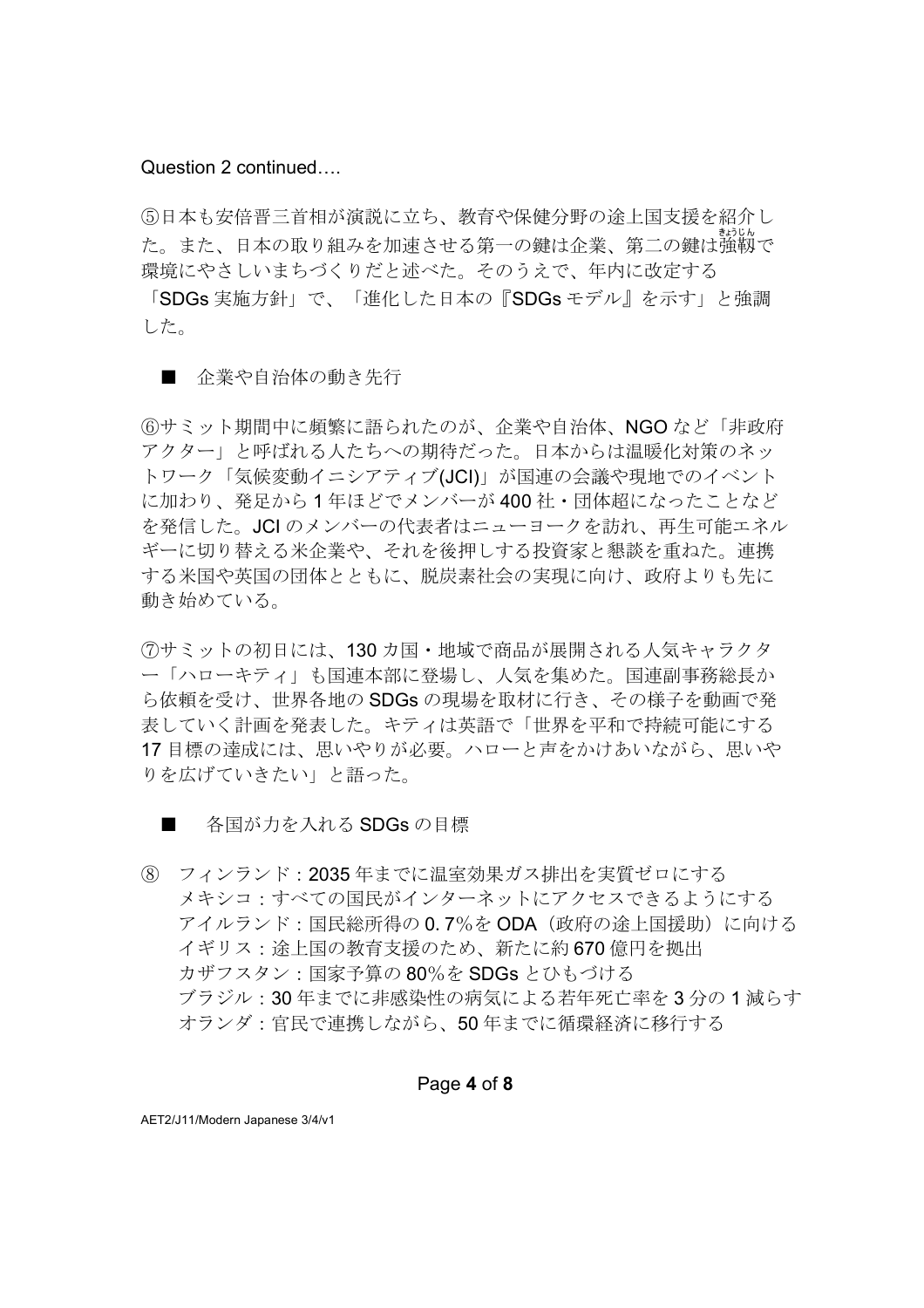■ 飢餓撲滅・安全な水、事業通じて貢献 クボタ・木股昌俊社長

⑨ SDGs の目標と重なる事業とは何ですか。

⑩「まずは農業機械の製㐀販売です。飢餓の撲滅に向けた食糧増産を加㏿させ ています。稲作市場に加え 2014 年には、世界の作付面積の約 8 割を占める畑 作市場に本格参入しました。強い大型トラクターの開発を強化しています」

⑪「また、水道用鉄管も製㐀しています。創業間もない 1893 年、日本では水 道設備の遅れからコレラなどが流行し、『人びとを伝染病の恐怖から救いた い』という創業者の強い思いから量産化に取り組みました。現在、世界各地 に鉄管を輸出。中東地域では砂漠地帯を越えて、都市に水を安定供給するプ ロジェクトに製品を供給しています。頑張ろうとしなくても、事業をきちん と進めれば必然的に SDGs にマッチした部分が多く、貢献できる事業がある と感じています」

⑫ SDGs を推し進めるために変えた点などは。

⑬「細かいことですが、投資案件の資料には、それが SDGs のどの項目に関 連し、どのような効果が見込めるのかを明示するように指示しています。起 案書には必ず、いずれかの項目が関連していなければなりません。提案の段 階で SDGs との関連を探ることで、事業の意義が明確に見えてくるようにな りました」

⑭ 会社の売り上げや利益の増加が、SDGs の推進に直結すると。

⑮「事業を持続的にするためには、もちろん売り上げ増も大切ですが、それ だけではなくクボタの商品やサービスを買っていただいている数、台数シェ アを重視しています。台数シェアを意識することでその国の環境や農業にフ ィットした商品を売ることができる。それが食糧生産の貢献につながります。 日本では農業従事者の高齢化や離農が課題となっています。日本でロボ ット技術を用いた省力化などに取り組むことは、先進国の課題解決にも役立 つと考えています」

#### Page **5** of **8**

AET2/J11/Modern Japanese 3/5/v1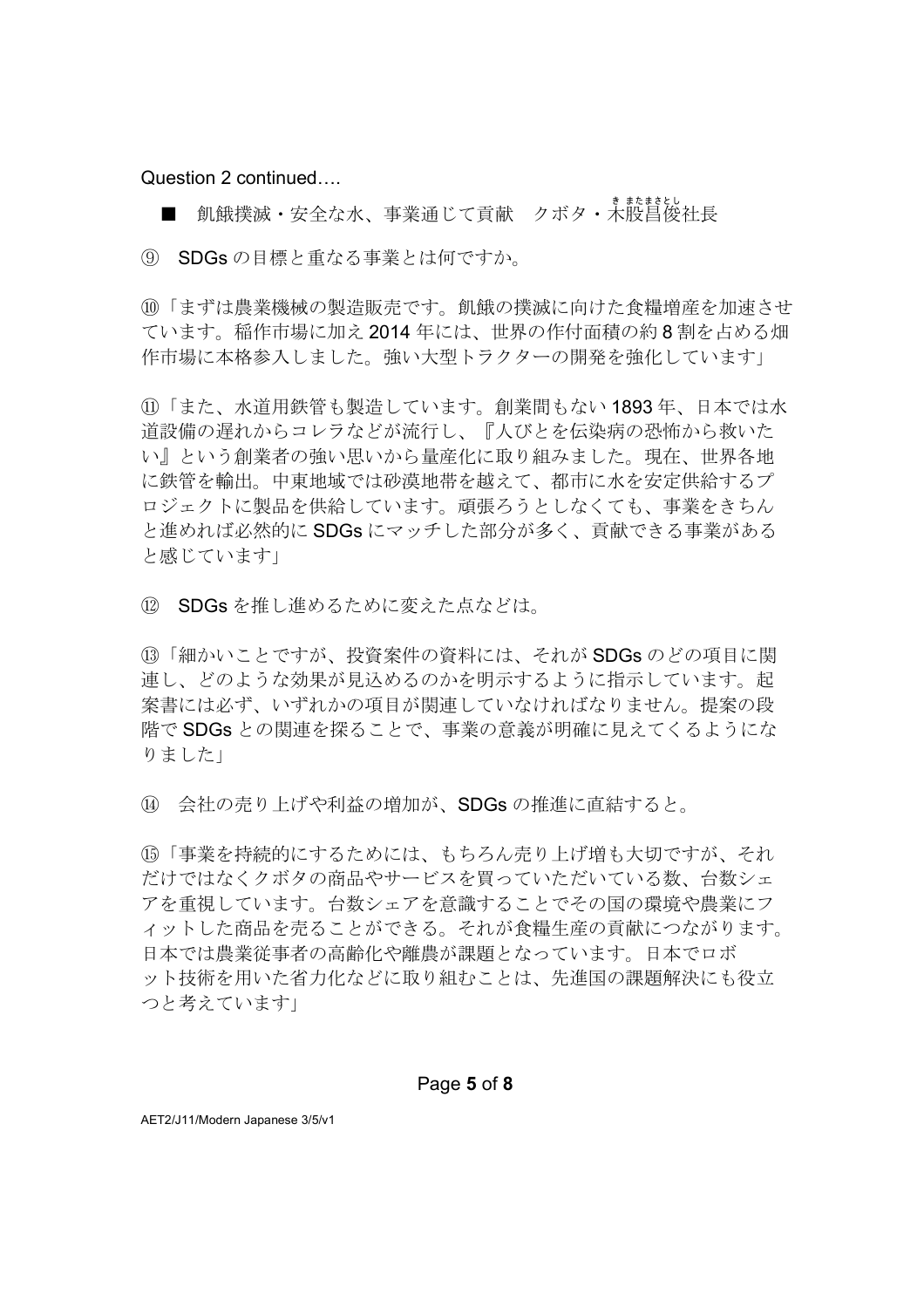(6)「表立っては言いませんが、無理に稼ごうとせず、(収益は)適当でいい と言っています。社会貢献を掲げることで、社員も目標を持っていい仕事が できます。どの事業でも SDGs との関連を意識し、 標 ひょう 榜 ぼう することで社員の士 気や機運の高まりにつながっている。最近では、そのような取り組みを入社 希望の判断にする人も増えてきました。SDGs を掲げることは、社内外で効 果があると感じています」

(聞き手・久保田侑暉)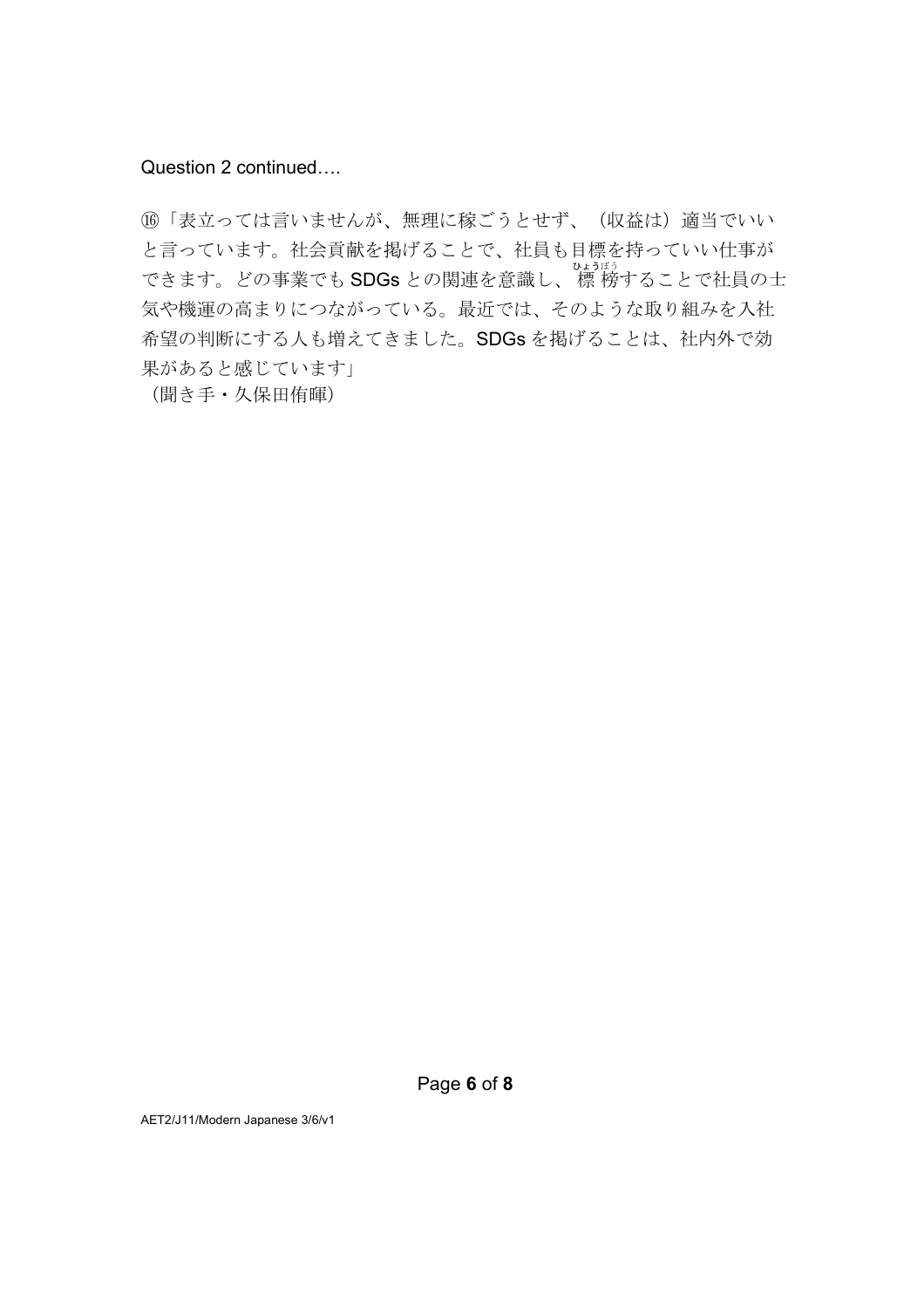語彙:

| クボタ  | 日本の産業(農業・工業)機械製造会社 |
|------|--------------------|
| 弾み   | 勢い                 |
| 飢餓   | famine             |
| 偏り   | inequality         |
| 頻繁に  | frequently         |
| 官民   | 官僚と民間人             |
| 撲滅する | to eradicate       |
| 鉄管   | iron pipe          |
| 標榜する | to call for        |

問題

- (a) Summarise the first half of the above passage  $((1) \sim (7))$  in Japanese (*kanji* and *kana*). **[30 of 45 marks]**
- (b) Answer **in Japanese**: ⑧の 7 か国の SDGs の目標の中であなたが一 番、支持したい取り組みについて、その理由を述べなさい。**[5 out of 35 marks]**
- (c) Answer **in Japanese**: クボタのどんな事業がどのように SDGs と結び ついているか説明しなさい。**[5 out of 35 marks]**
- (d) Answer **in Japanese**: SDGs の取り組みはクボタにどんな影響を与えて いるか例を挙げなさい。**[5 out of 35 marks]**

### Page **7** of **8**

AET2/J11/Modern Japanese 3/7/v1